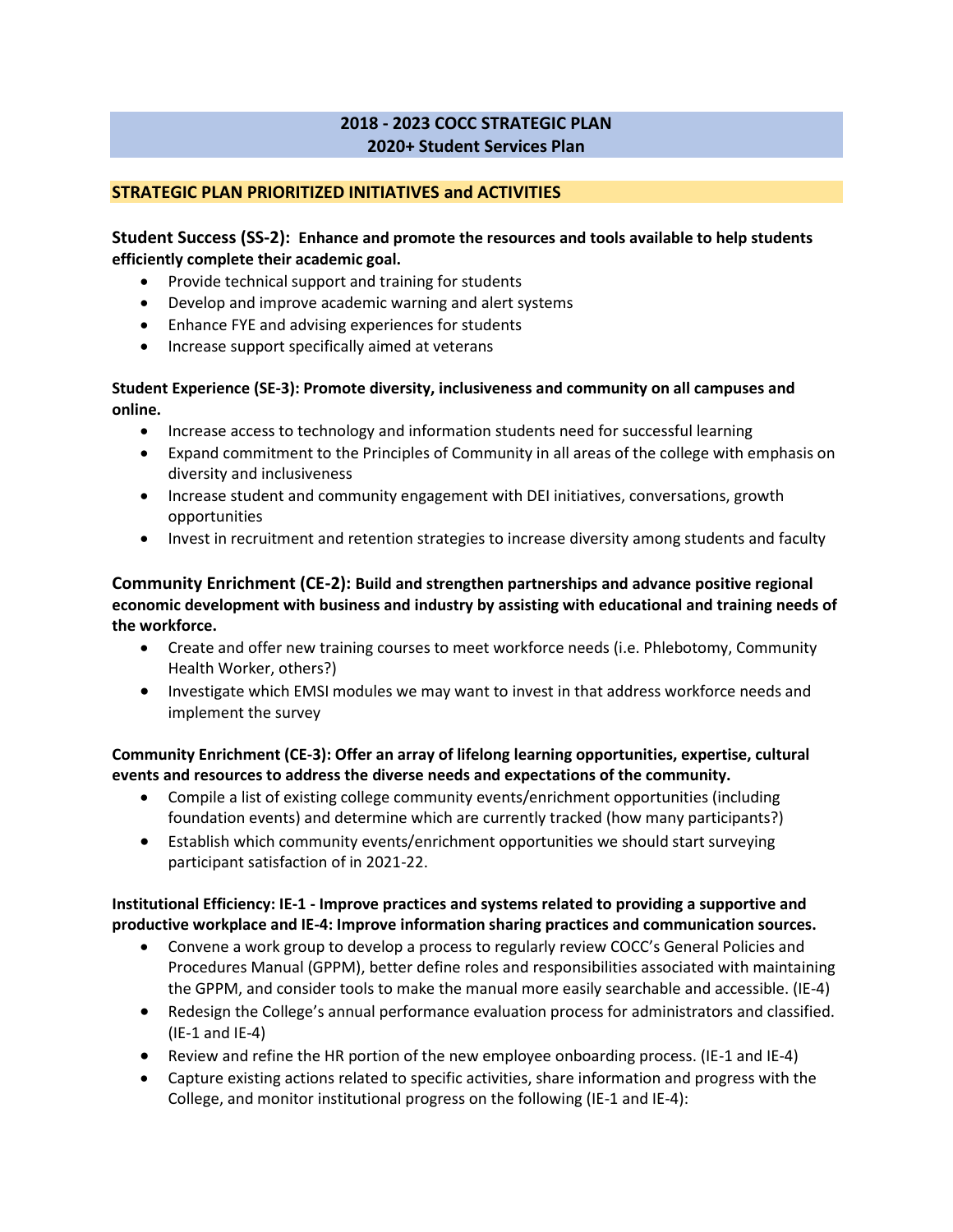- − Communications
- − Employee training
- − Expansion of software tools and related activities for ADA needs
- − Scheduling software
- − Self-service/employee access to data

#### **WHAT GOES ON THE LIST?**

Strategies are those items that:

- Advance the College's strategic plan (identify specific initiative or activity); *and*
- Require significant participation from more than one Student Services Department or other campus departments/divisions (identify those affected); *and*
- Are not a routine part of operations; *and*
- Involve more than 30 hours of work over the *duration* of the project; *and*
- Are temporary in nature, meaning it has a definitive start and stop date (noting that the results may continue over time).

#### **TYPE OF STRATEGY?**

- Sanity: A process, policy or system that is broken, has the potential to disrupt services to students or other campus stakeholders, causes issues for its intended constituent, or negative impacts for student, staff or departments.
- Mandatory: A process, policy or project that 1) is mandated via an institutional, state, or federal decision/directive or 2) ensures technical system operational sustainability. Must include a deadline which falls within the planning process timeline (~18 month) and/or is identified as a high-risk item due to likelihood of audit, fine or other negative repercussion.
- Advance: Needed to advance the quality, service and efficiency for an *existing* service or program.
- Bonus: *New* program or service needed to make progress towards institutional, division, or department goals.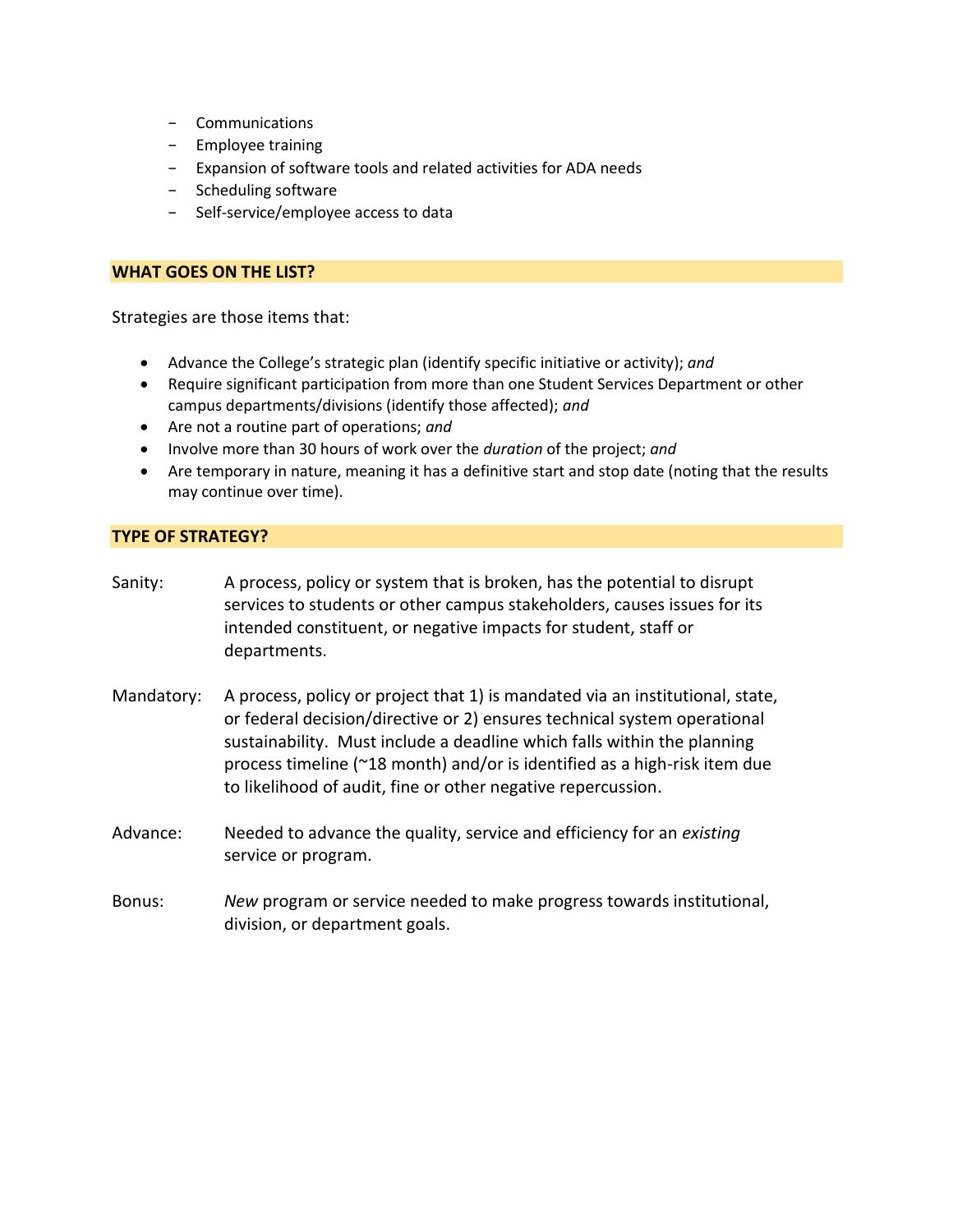| <b>2020+ STUDENT SERVICES PROJECTS PLAN</b><br><b>Updated 1.19.21</b> |                                            |                |                           |                                    |                               |  |  |  |
|-----------------------------------------------------------------------|--------------------------------------------|----------------|---------------------------|------------------------------------|-------------------------------|--|--|--|
| <b>Project</b>                                                        | <b>Strategic Plan</b><br><b>Connection</b> | Type*          | In<br><b>Progress</b>     | <b>Student Services</b><br>Lead(s) | <b>Others Involved</b>        |  |  |  |
| Implement an early alert system                                       | SS                                         | B              | $\boldsymbol{\mathsf{X}}$ | Buffy, Sharon                      | Chris, Faculty, MIS           |  |  |  |
| Implement Customer Relationship Management                            | <b>SS</b>                                  | A              | $\mathsf{X}$              | Sharon, Kayleen,                   | <b>College Relations, MIS</b> |  |  |  |
| system, phase II - prospective students                               |                                            |                |                           | Tyler                              |                               |  |  |  |
| Implement Green Zone training (faculty/staff                          | SS                                         | B              | On hold                   | Andrew                             | Varies                        |  |  |  |
| training to support veteran students) - on hold                       |                                            |                |                           |                                    |                               |  |  |  |
| due to COVID - will restart winter term                               |                                            |                |                           |                                    |                               |  |  |  |
| Implement Major Transfer Modules - pending                            | <b>SS</b>                                  | M              | On hold                   | Tyler                              | Instruction, Curriculum       |  |  |  |
| guidance from HECC                                                    |                                            |                |                           |                                    |                               |  |  |  |
| <b>Guided Pathways</b>                                                | SS                                         | AB             | $\boldsymbol{\mathsf{X}}$ | Alicia, Tyler, Diane               | Everyone                      |  |  |  |
| Develop interventions for students on academic                        | SS                                         | A              | $\mathsf{X}$              | Buffy - coaching                   | <b>TBD</b>                    |  |  |  |
| warning                                                               |                                            |                |                           | Tyler, Diane                       |                               |  |  |  |
| Integrate GradTracks Plans into Bobcat Advising                       | SS                                         | $\overline{A}$ | $\pmb{\times}$            | Diane, Sharon, Buffy               | CAP staff, faculty            |  |  |  |
| and Registration                                                      |                                            |                |                           |                                    | advisors                      |  |  |  |
| Implement auto-awarding for short-term                                | <b>SS</b>                                  | $\overline{A}$ |                           | Tyler, Jared, Chris                | Instruction, MIS              |  |  |  |
| certificates of completion                                            |                                            |                |                           |                                    |                               |  |  |  |
| Develop Veterans' student program                                     | SS                                         | A              |                           | Andrew                             |                               |  |  |  |
| Moving GradTracks Plans to responsive dashboard                       | SS                                         | A              |                           | Sharon, Jared                      | A & R, MIS                    |  |  |  |
| Develop Afro-Centric Student Program                                  | <b>SE</b>                                  | B              | $\mathsf{X}$              | Christy                            | <b>TBD</b>                    |  |  |  |
| Develop DEI work with instruction                                     | <b>SE</b>                                  | $\overline{A}$ | $\mathsf{X}$              | Christy                            | Instruction, Faculty          |  |  |  |
| Move ability to make Bobcat Advising and                              | <b>SE</b>                                  | AS             |                           | Sharon, Diane                      | CAP staff, MIS                |  |  |  |
| Registration appointments to online                                   |                                            |                |                           |                                    |                               |  |  |  |
| Develop LGBTQ+ student program                                        | <b>SE</b>                                  | B              |                           | Christy                            |                               |  |  |  |
| Application roll for one additional term if a student                 | <b>SE</b>                                  | $\overline{A}$ | $\boldsymbol{\mathsf{X}}$ | Tyler, Chris                       | <b>MIS</b>                    |  |  |  |
| does not attend and/or drops.                                         |                                            |                |                           |                                    |                               |  |  |  |
| Move add/drop process to fully online                                 | n/a                                        | $\overline{A}$ | Χ                         | Tyler, Jared                       | Faculty                       |  |  |  |

 $\overline{\phantom{a}}$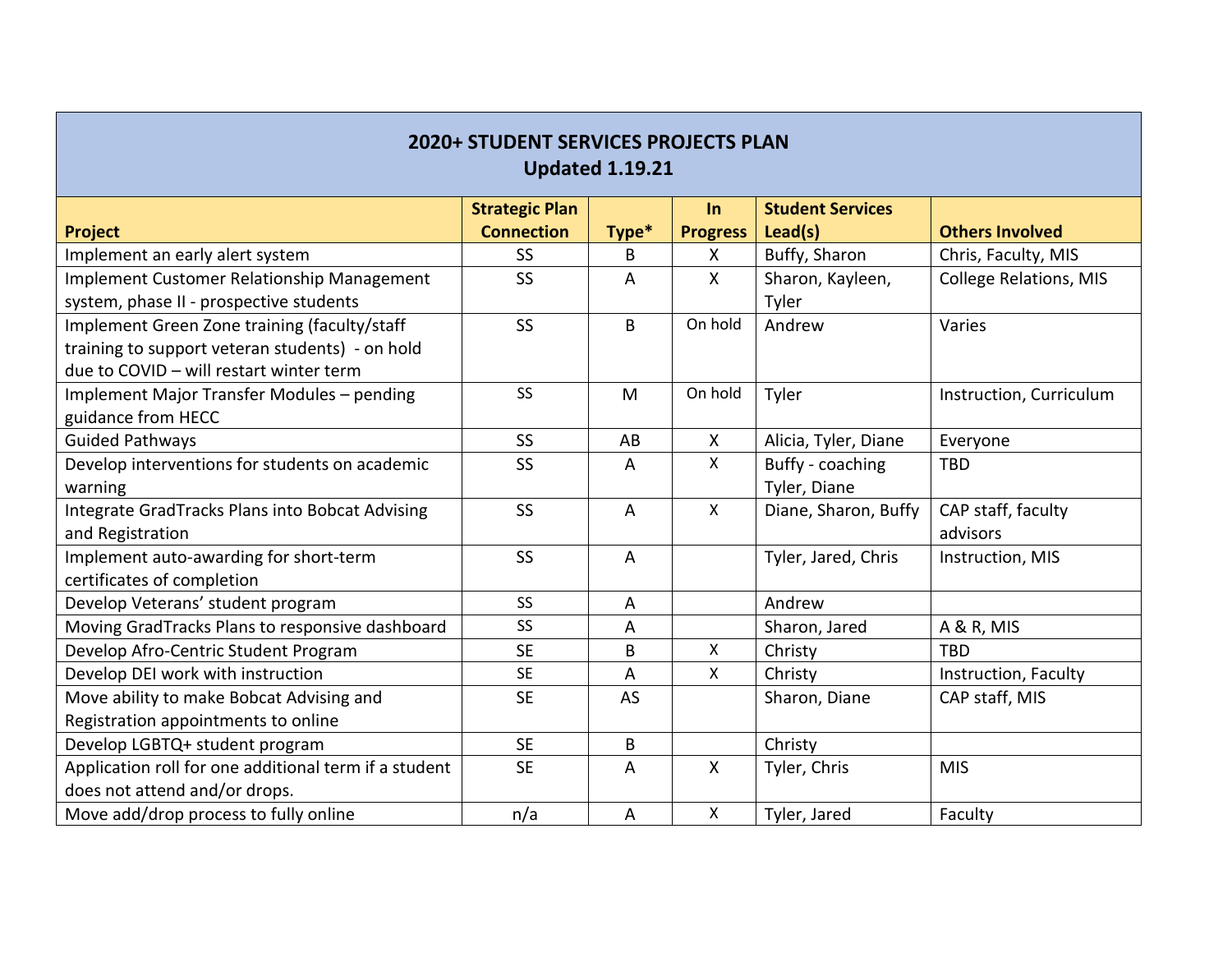| Implement Banner 9 Student modules                    | n/a | M         | x       | Chris               | Too many to list                 |
|-------------------------------------------------------|-----|-----------|---------|---------------------|----------------------------------|
| Finalize implementation of Transgender Work           | IE  | MA        | On hold | Alicia, Christy W., | HR, MIS                          |
| Group recommendations regarding gender identity       |     |           |         | Chris               |                                  |
| - on hold pending Banner upgrades                     |     |           |         |                     |                                  |
| Disruptive Student Guide: Update, move online,        | IE  | A         |         | Andrew              | Marketing & Public               |
| and develop trainings                                 |     |           |         |                     | Relations                        |
| Evaluate moving ABS registration online               | IE  | A         | X       | Tyler, Chris        | ABE, MIS                         |
| Shift College Now registration process to online      | IE  | <b>SA</b> |         | Tyler               | Chris, Jared, Kara, MIS,         |
|                                                       |     |           |         |                     | Instruction                      |
| Evaluate CAP appointment process with respect to      | IE  | S         |         | Sharon, Diane       |                                  |
| current tools                                         |     |           |         |                     |                                  |
| Evaluate use of photo ID's on class rosters and       |     | A         |         | Tyler, Chris        | <b>Academic Affairs, Faculty</b> |
| faculty/staff photos available to students            |     |           |         |                     | Senate/faculty,                  |
|                                                       |     |           |         |                     | instructional adminis.           |
| Implement virtual tour                                |     | A         | X       | Tyler, Kayleen      | MPR, branch campuses             |
| New Title IX Regulations, including policy, trainings |     |           | X       | Alicia              | Andrew, Laura, Tyler             |
| and website                                           |     | M         |         |                     |                                  |

\* See "Type of Projects" definitions on pages 1 – 2

| <b>DONE!</b>                                          | Lead(s)                                 | <b>Str Plan</b>   |
|-------------------------------------------------------|-----------------------------------------|-------------------|
|                                                       |                                         | <b>Connection</b> |
| Implement early deadlines for full academic year      | Tyler, Stephanie, CAP Services Director | SS                |
| Youth Leadership Summit                               | Christy                                 | <b>CE</b>         |
| Priority registration for continuing veterans         | Tyler, Chris                            | n/a               |
| Implement summer advising requirement                 | Tyler, Chris, Alicia                    | <b>SS</b>         |
| Move fall 2020 Bobcat Advising and Registration dates | Alicia, Stephanie, Tyler                | <b>SS</b>         |
| earlier                                               |                                         |                   |
| Move pre-advising workshop to online format           | Bonnie, Sharon                          | <b>SE</b>         |
| Move directed self-placement to online format         | Stephanie, Sharon, Beth                 | <b>SE</b>         |
| Reinstate Diversity and Inclusion training            | Christy                                 | <b>SE</b>         |
| <b>Broadside Redesign</b>                             | Andrew                                  | n/a               |